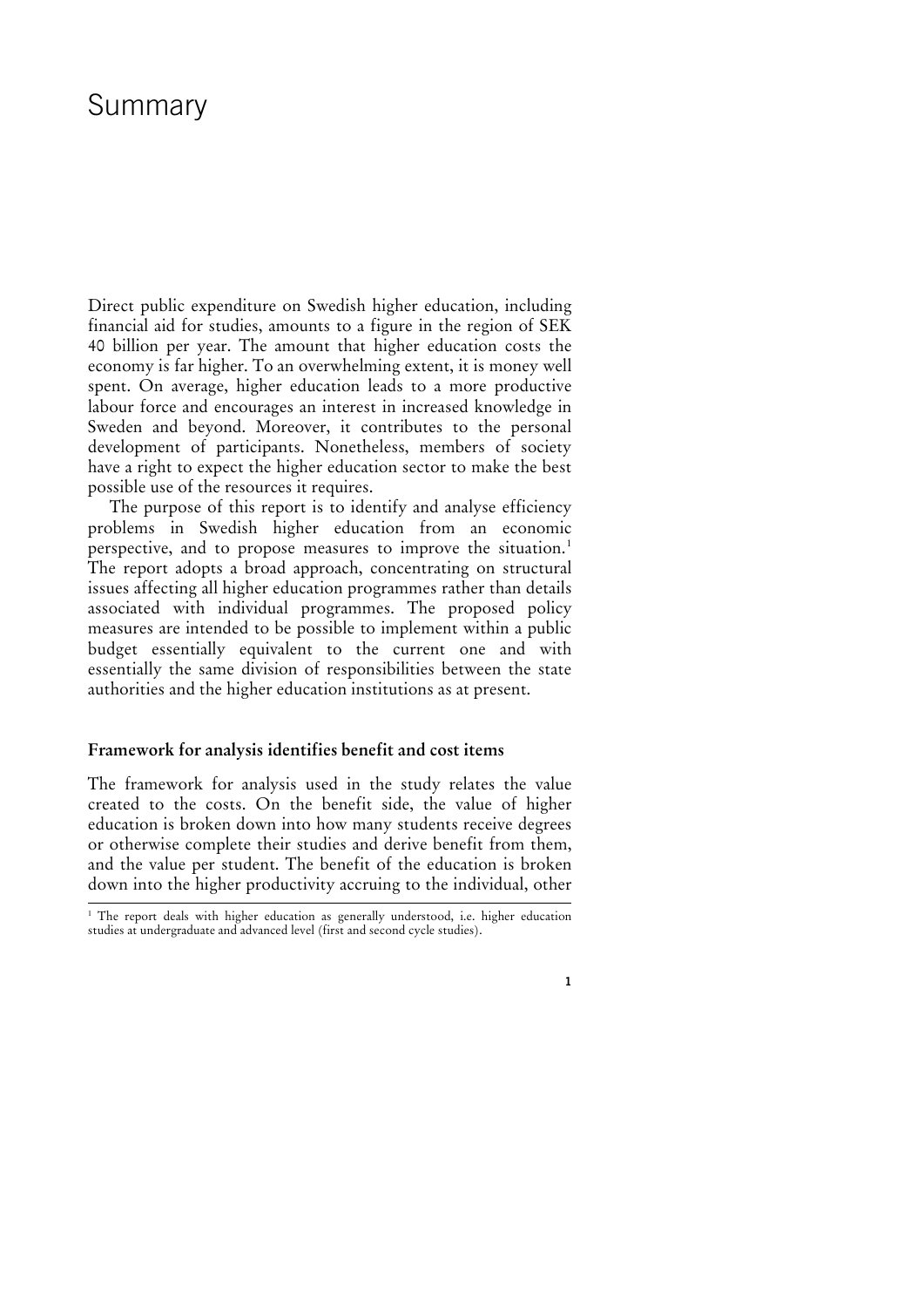personal value gained from the education and external effects. The costs are broken down into how many people are studying in higher education and the cost per student. The economic cost per student is made up of the cost of teaching and the loss of production that results from the student studying instead of being in the labour market.

### *Increasing numbers of Swedes have higher education*

The proportion of younger members of the labour force in Sweden who have higher education is about the same as in comparable countries. While interest in higher education studies covaries negatively with the business cycle, the trend is upward. The highest rates of growth in Sweden occurred in the 1960s and 1990s. In nominal terms, the reforms in 1977 also led to an increased number of students. It is unclear whether the increased interest is attributable to the higher value of human capital accruing to higher education graduates, the increased importance of education as a signal or some other factor.

### *Throughput is difficult to measure but varies between forms of education*

There are certain difficulties measuring throughput in Swedish higher education. However, even though the measures of throughput available have their weaknesses, they appear to covary to some extent. Hence, it is possible to draw a cautious conclusion that throughput is highest in (i) vocational programmes leading to a professional status qualification<sup>[2](#page-1-0)</sup>, followed in descending order by (ii) vocational programmes not leading to a professional status qualification, (iii) general programmes, (iv) freestanding courses, on campus and (v) freestanding courses, distance education. Another measure of how many people benefit from their studies is establishment in the labour market. Studies indicate that labour market establishment lies at a level of around 80 per cent 1–1.5 years after graduating, and is highest for graduates in health and social care or engineering.

<span id="page-1-0"></span><sup>&</sup>lt;sup>2</sup> In this report, vocational programmes leading to a professional status qualification do not include teacher education programmes.

**<sup>2</sup>**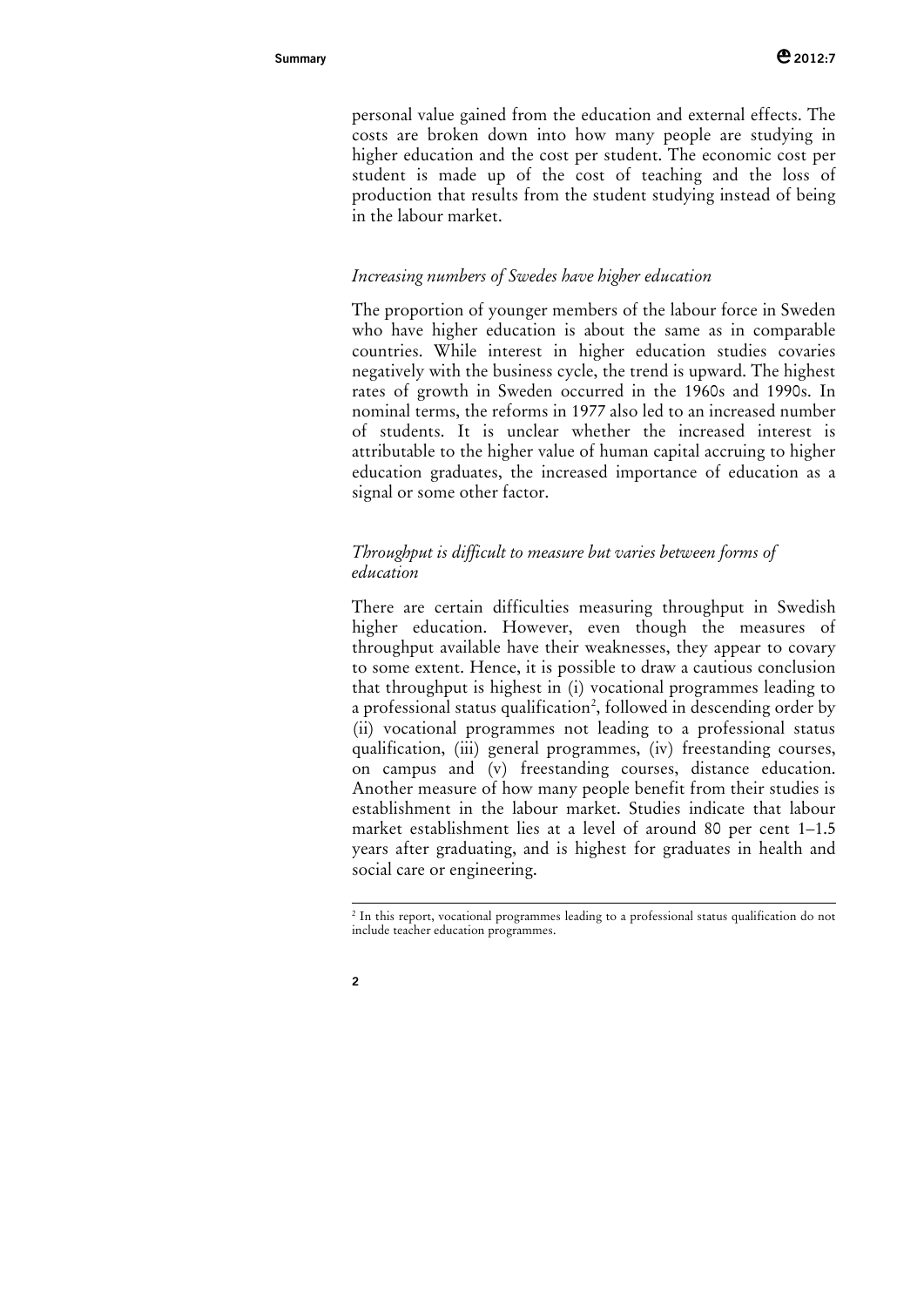### *Education premium is relatively low and varies between programmes*

The education premium for private individuals in Sweden appears to be among the very lowest in the industrialised countries, even if it has risen in recent decades. Research findings suggest that the returns on higher education in general are in the range of 1.5–2 per cent per year. However, this figure masks considerable variation, particularly between different educational orientations. General higher education programmes in social sciences, humanities and natural sciences yield weak economic returns measured in higher employment levels and earnings. Labour market interest in higher education graduates appears at least to some extent to depend on previous education and/or classification in upper secondary school.

### *Higher education also provides other personal advantages*

Higher education can also provide advantages apart from those associated with improved labour market status. Higher education is linked to better health, greater self-confidence in contacts with authorities and certain value shifts. The advantages of education that are difficult to measure should represent a positive value for society.

## *Higher education benefits society at large mainly by the welfare state distributing the individual's increased productivity*

Education can also be thought of as benefiting society at large in various ways. The report shows that the most important external effects of Swedish higher education are due to the fact that individuals' returns on their education do not only benefit them but are shared with the rest of society through the tax and transfer systems.

### *Students spend a long time in education*

Swedish students today spend a longer time in education than students did two or three decades ago. By international comparison, Sweden has a high proportion of students in long programmes (leading to a master's degree or a professional degree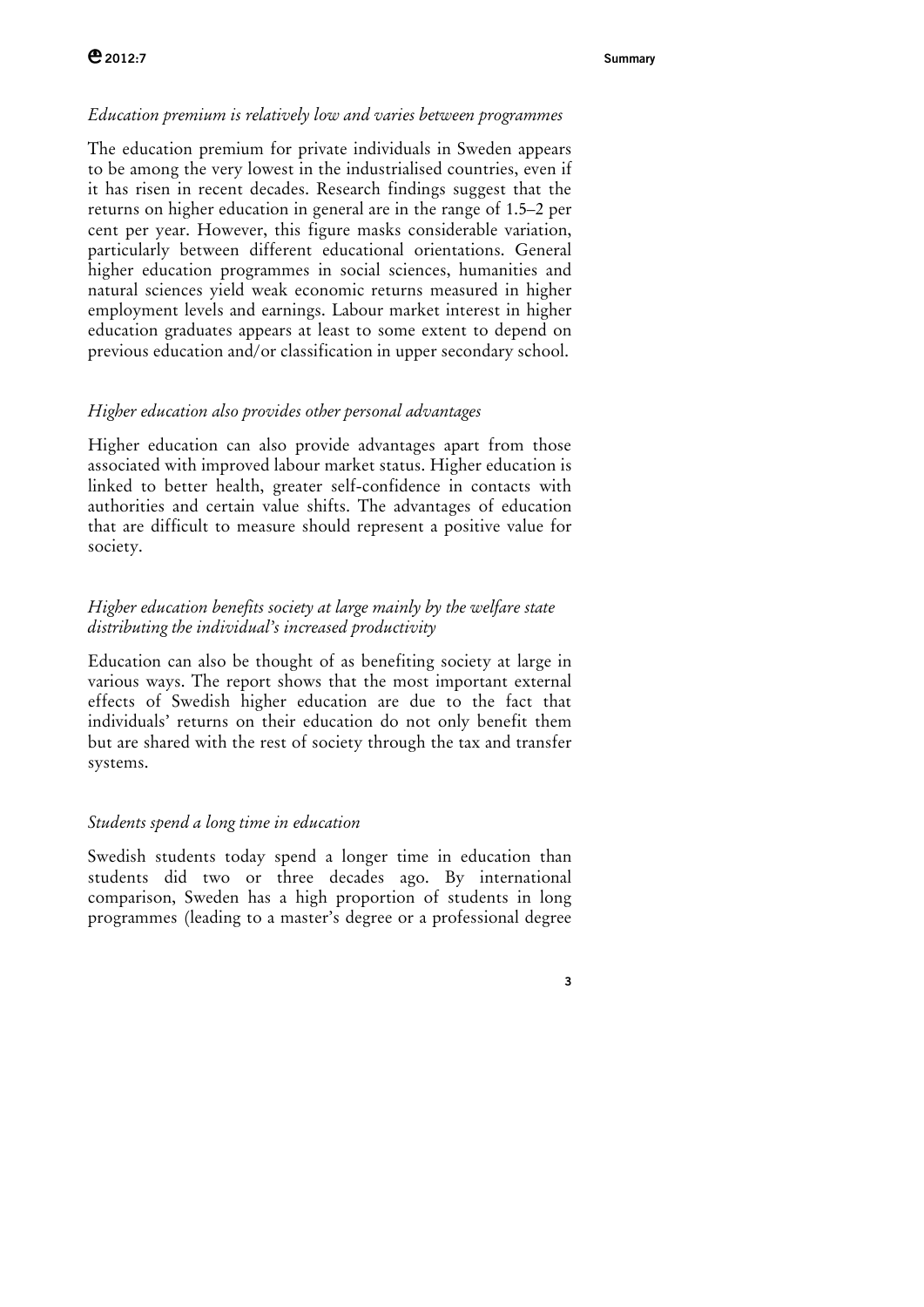**4**

requiring a longer course of studies), most of whom, however, are in the first three years of their programme.

### *Study intensity covaries with government compensation for teaching*

Central government compensation for higher education is calculated per student and is intended to correspond to the higher education institution's total teaching costs. The compensation varies from subject to subject. Study intensity appears to have a strong correlation with the amount of compensation paid.

### *The greatest economic cost of higher education is lost production*

A person engaged in higher education studies would otherwise in all likelihood be working. The lost production is a considerably greater cost to society than the teaching costs involved. At a cautious estimate, the loss of production is in the range of SEK 200 000 to SEK 300 000 per student per year. Multiplied by Sweden's 300 000 full-year equivalent students, the economic cost to society amounts to at least SEK 60 billion, which is more than the public cost of higher education and financial aid for studies combined. The cost of lost production is divided roughly equally between individuals and society.

### **Efficiency potential lies in faster throughput, better preparation for working life and limited loss of production**

Based on the analysis model, benefits can increase or costs decrease in various ways. Firstly, a higher percentage of students can benefit from their studies by taking the credits and degrees for which they have registered. Secondly, students can benefit more from their studies primarily by means of better labour market establishment. This will also be to the advantage of the rest of society. Thirdly, the costs of higher education can be kept down, primarily by limiting the loss of production.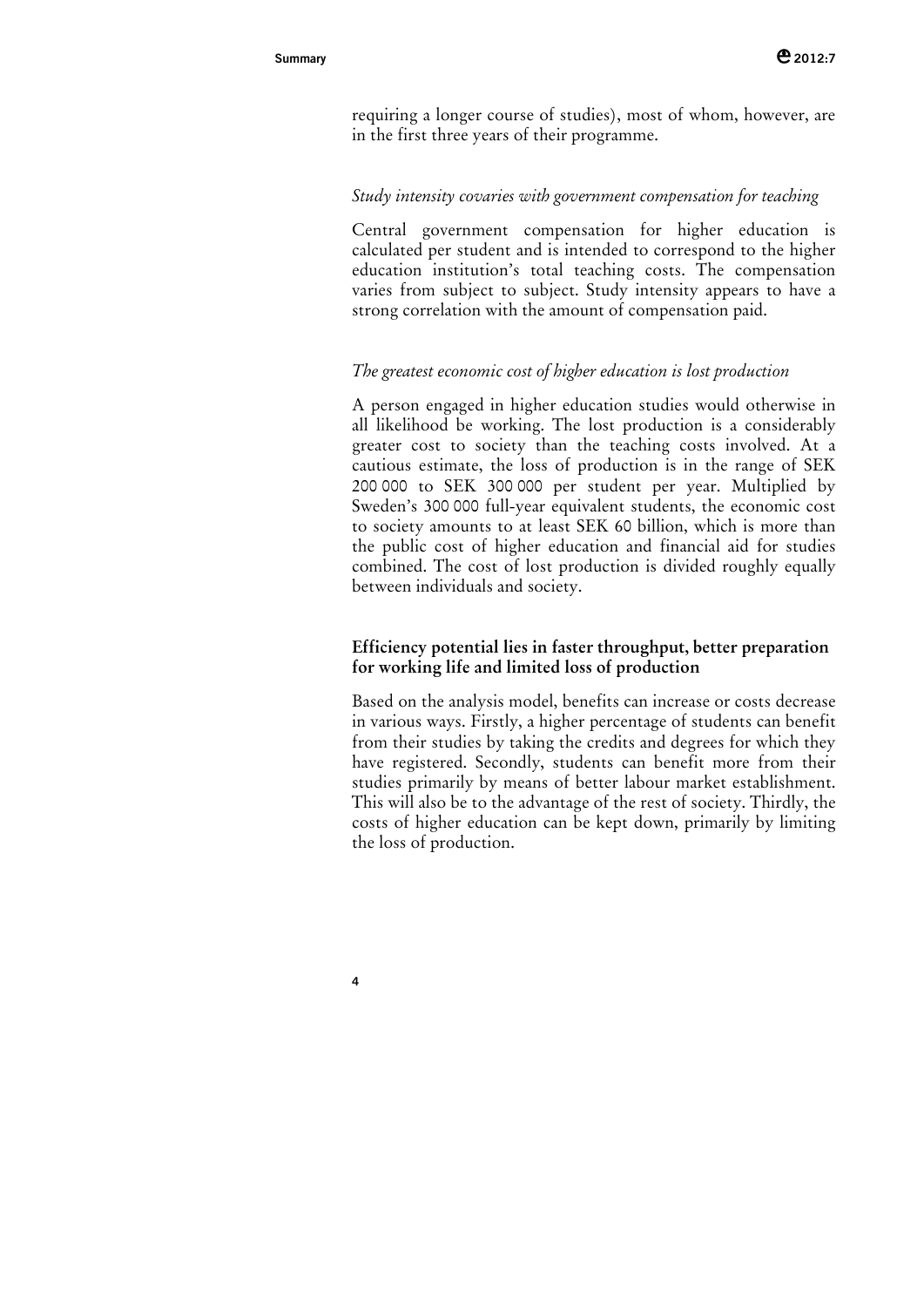### *Throughput is limited by weak support in the form of teaching and examinations*

The report points to several explanations for the variation in throughput between different forms of education and for the weak throughput in certain areas. Possible reasons include inadequate prior knowledge, limited support from teachers and weak motivation. Defects in grading at upper secondary school and the questionable appropriateness of the Swedish Scholastic Aptitude Test as a tool for selection may result in an inefficient admissions process. High requirements, on the other hand, do not appear to be a reasonable explanation for a low level of performance by students in the humanities and social sciences. There may rather be reason to question whether students are sufficiently stimulated by teaching and examinations in certain areas. Moreover, deficiencies in the statistics make follow-up and management difficult.

### *Preparation for working life can be strengthened in several ways*

Measures that give the average student a better chance in the labour market also increase the returns to society on higher education. Higher education institutions can prepare students better for working life by means of (i) better information about the labour market for prospective and current students, (ii) better training in and encouragement of practical and theoretical skills that are in demand in the labour market, (iii) work experience components in more programmes, and (iv) a degree structure that facilitates progress to more advanced levels rather than restarting.

### *Incentives for deciding between longer and more intensive programmes are not economically efficient*

In economic terms, there are strong arguments for maintaining high intensity rather than prolonging higher education programmes. The analysis shows that there may be incentives for students to take longer, less intensive programmes rather than shorter, more intensive programmes. The limited resources provided to certain programmes and the design of the system of compensation mean that these incentives may also coincide with factors motivating education providers. Naturally, several factors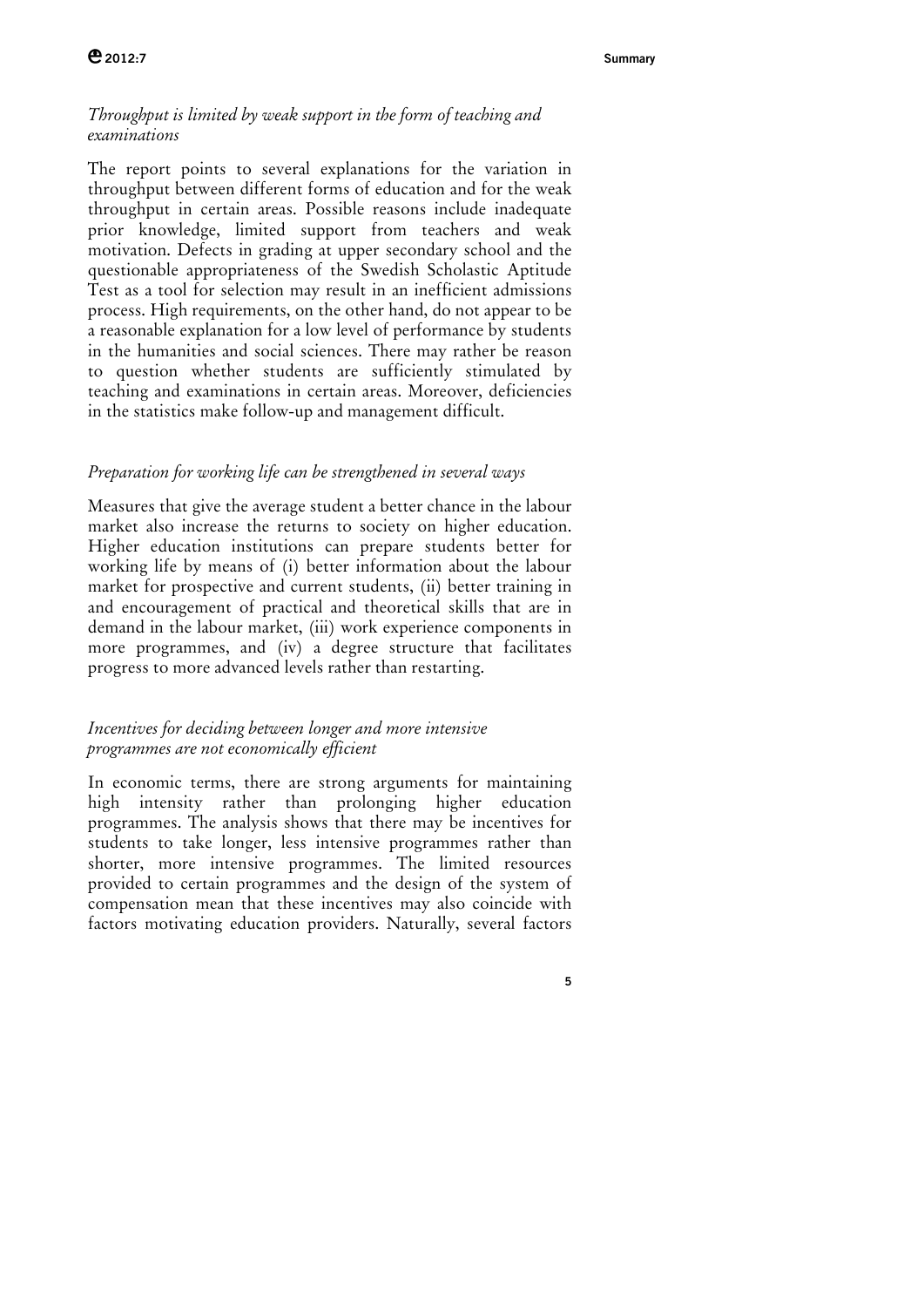act against these related problems. Nonetheless, there appears to be some evidence that many higher education programmes have become longer and less intensive. The present responsibility and incentives for important educational administration may hinder the evaluation and governance of higher education. This applies in particular to the issuing of degrees and the deregistration of students who abandon a course.

### *Strong preparation for working life is compatible with academic responsibility*

Sometimes an incompatibility is asserted between the tasks of higher education to promote both academic quality and employability. However, employers appreciate traditionally academic skills, regardless of subject. Ample evidence suggests that there is little opposition between academic development and preparation for working life. Having said that, practical experience and practical skills are an important area to develop, particularly for general programmes.

### **Measures target all aspects of the potential for greater efficiency**

The report's analysis shows that Swedish higher education would be more efficient if students made more informed choices, if greater account were taken of the fact that the greatest cost of higher education lies in the loss of production and if higher education institutions made better use of their opportunities to combine academic training with preparation for working life. The proposed measures focus on these opportunities.

### *Throughput can be increased*

The analysis in the report indicates several possible improvements to induce more students to take the credits and degrees for which they have registered.

• The higher education sector can coordinate its expectations to provide better input for the planning of upper secondary education. A delegation for collaboration between upper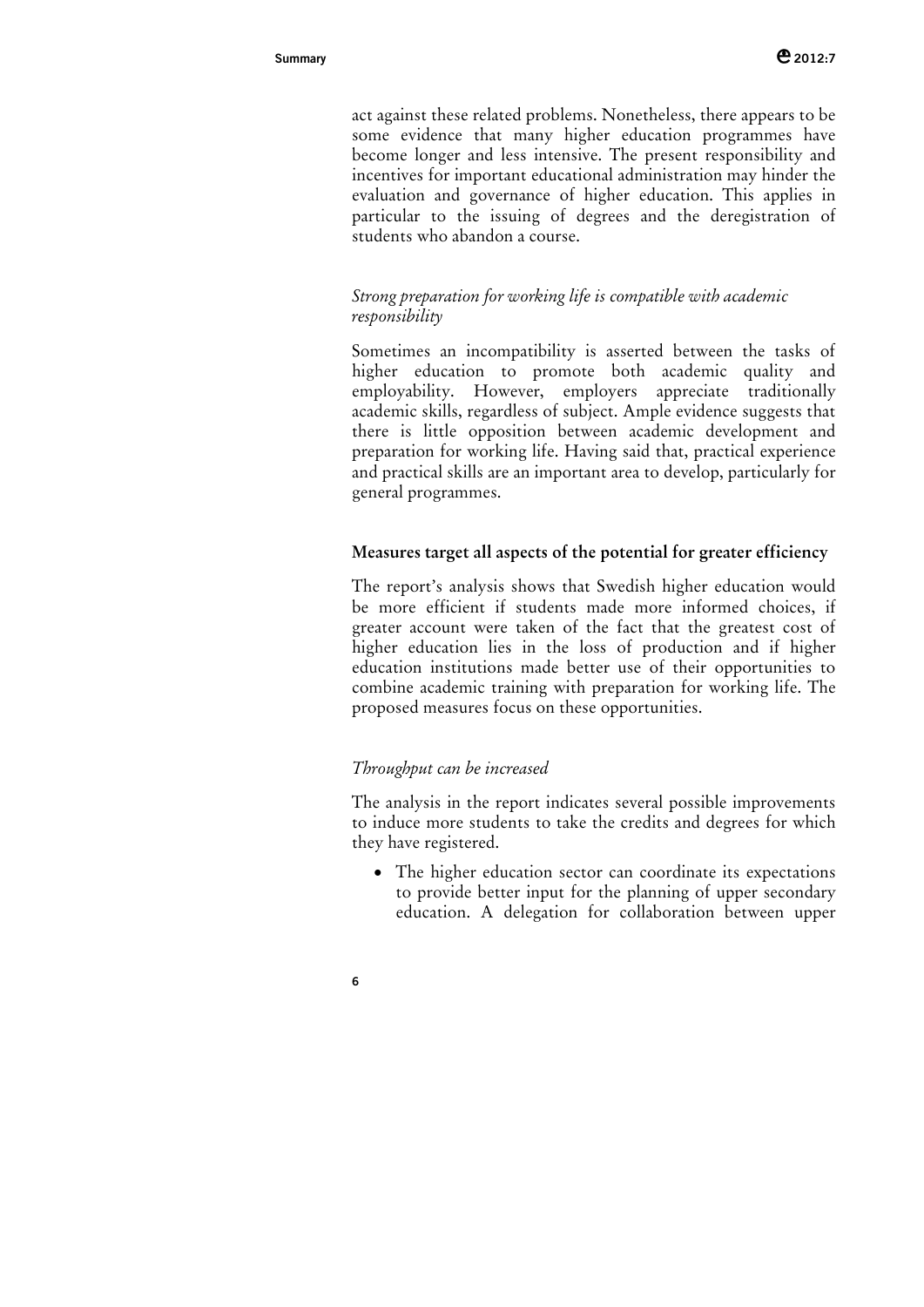secondary school and higher education can help improve the efficiency and raise the quality of both forms of education.

- If resources are available for reallocation, students in programmes with relatively limited resources should be given more teaching and examinations.
- Students' motivation can be enhanced by means of more studies in programme form, shorter foundation courses and changes in the system of financial aid for studies.
- A change in the division of responsibilities for awarding degrees can lead to more accurate statistics.

### *The benefit of education can be increased*

Increasing the labour market benefit is central to improving the returns to society on its investments in higher education. The report highlights measures that can improve the labour market benefit while protecting academic interests.

- Better information for interested students would facilitate rational educational choices.
- Better training of certain skills can improve both academic results and labour market outcomes.
- Within reasonable limits, institutions should be able to require participation in work experience and other activities even if this does not earn credits.

### *The costs of higher education can be limited*

The report also indicates certain opportunities to keep the costs of higher education down.

- There appears to be no adequate reason to further expand freestanding courses and general programmes in higher education.
- The actual length of time studied to obtain an undergraduate (first cycle) degree can be reduced by raising throughput.
- In second cycle education, costs can be kept down by means of more selective admissions and possible awarding of master's degrees after less than two years of study.